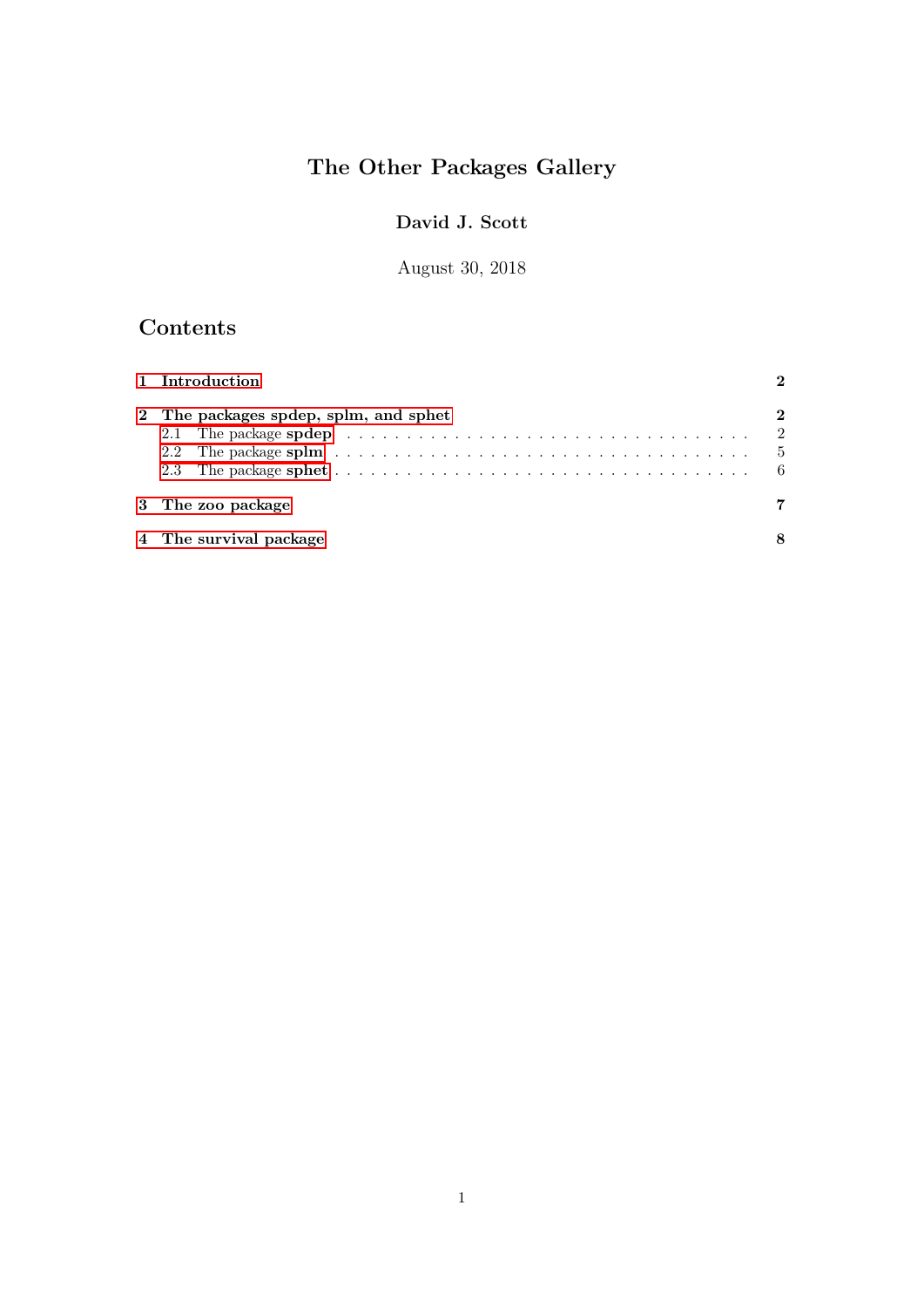## <span id="page-1-0"></span>1 Introduction

This document represents a test of the functions in xtable which deal with other packages.

The first step is to load the package and set some options for this document.

```
library(xtable)
options(xtable.floating = FALSE)
options(xtable.timestamp = "")
options(width = 60)
set.seed(1234)
```
## <span id="page-1-1"></span>2 The packages spdep, splm, and sphet

Code for supporting these packages and most of the examples used in this section was originally provided by Martin Gubri (<martin.gubri@framasoft.org>).

#### <span id="page-1-2"></span>2.1 The package spdep

```
First load the package and create some objects.
```

```
library(spdep)
## Warning: package 'spdep' was built under R version 3.4.4
## Loading required package: sp
## Warning: package 'sp' was built under R version 3.4.4
## Loading required package: Matrix
## Loading required package: spData
## Warning: package 'spData' was built under R version 3.4.4
## To access larger datasets in this package, install
## the spDataLarge package with:
## 'install.packages('spDataLarge',
## repos='https://nowosad.github.io/drat/',
## type='source'))'
data("oldcol", package = "spdep")
data.in.sample \leq COL.OLD[1:44,]data.out.of.sample <- COL.OLD[45:49,]
listw.in.sample \leftarrow nb2listw(subset(COL.nb, !(1:49 \text{ %in\textless#}45:49)))listw.all.sample <- nb2listw(COL.nb)
COL.lag.eig <- lagsarlm(CRIME ~ INC + HOVAL, data = data.in.sample,
                        listw.in.sample)
class(COL.lag.eig)
## [1] "sarlm"
COL.errW.GM <- GMerrorsar(CRIME ~ INC + HOVAL, data = data.in.sample,
                          listw.in.sample, returnHcov = TRUE)
class(COL.errW.GM)
## [1] "gmsar"
```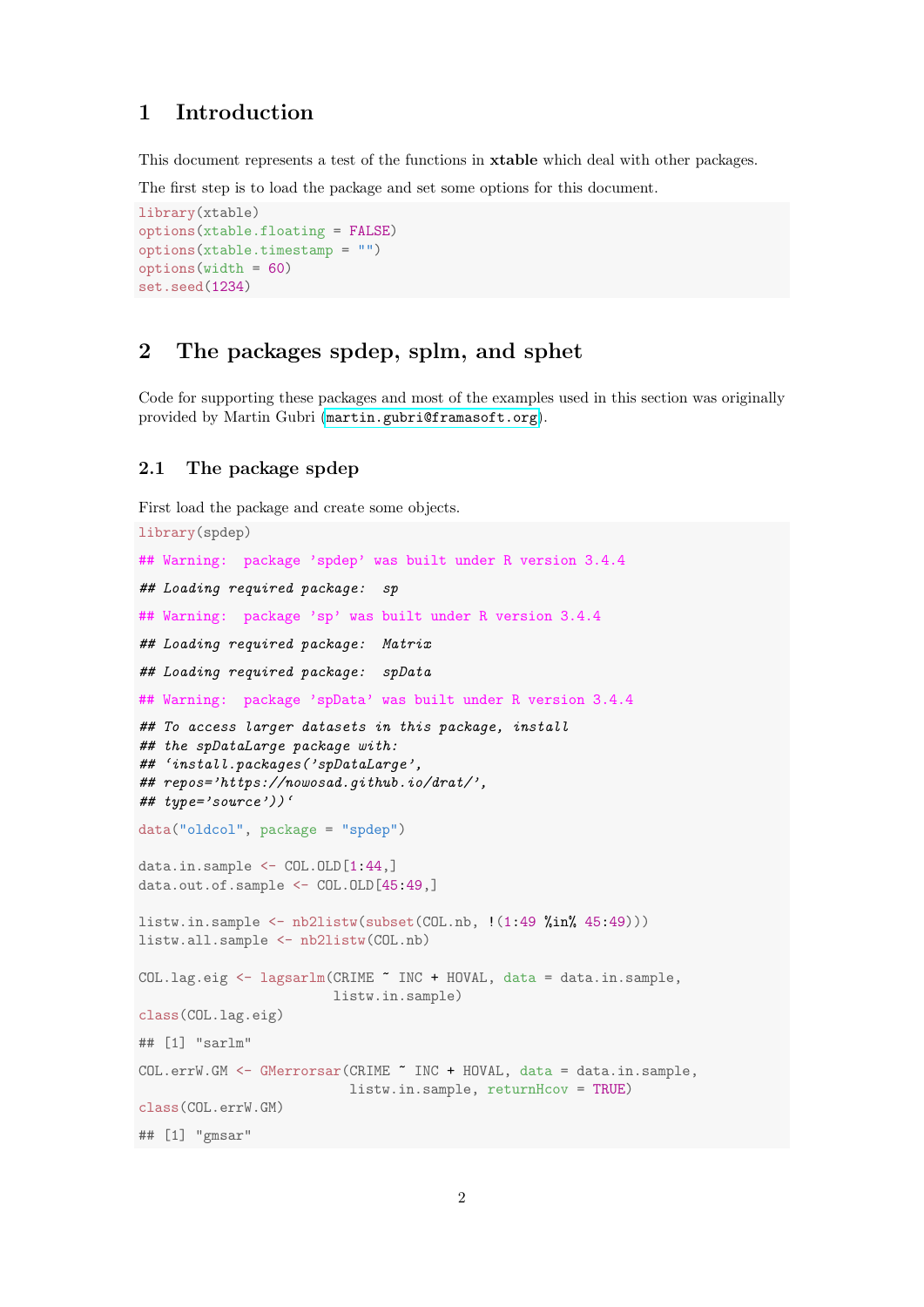```
COL.lag.stsls <- stsls(CRIME ~ INC + HOVAL, data = data.in.sample,
                       listw.in.sample)
class(COL.lag.stsls)
## [1] "stsls"
p1 <- predict(COL.lag.eig, newdata = data.out.of.sample,
              listw = listw.all.sample)
class(p1)
## [1] "sarlm.pred"
p2 <- predict(COL.lag.eig, newdata = data.out.of.sample,
              pred.type = "trend", type = "trend")
#type option for retrocompatibility with spdep 0.5-92
class(p2)
## [1] "sarlm.pred"
imp.exact <- impacts(COL.lag.eig, listw = listw.in.sample)
class(imp.exact)
## [1] "lagImpact"
imp.sim <- impacts(COL.lag.eig, listw = listw.in.sample, R = 200)
class(imp.sim)
## [1] "lagImpact"
```
#### sarlm objects

There is an xtable method for objects of this type.

xtable(COL.lag.eig)

|              | Estimate  | Std. Error | z value | $Pr(>\vert z \vert)$ |
|--------------|-----------|------------|---------|----------------------|
| (Intercept)  | 49.3088   | 8.0720     | 6.11    | 0.0000               |
| INC.         | $-1.0475$ | 0.3446     | $-3.04$ | 0.0024               |
| <b>HOVAL</b> | $-0.2886$ | 0.0993     | $-2.91$ | 0.0036               |

The method for xtable actually uses the summary of the object, and an identical result is obtained when using the summary of the object, even if the summary contains more additional information.

xtable(summary(COL.lag.eig, correlation = TRUE))

|             | Estimate  | Std. Error | z value | $Pr(>\vert z \vert)$ |
|-------------|-----------|------------|---------|----------------------|
| (Intercept) | 49.3088   | 8.0720     | 6.11    | 0.0000               |
| INC         | $-1.0475$ | 0.3446     | $-3.04$ | 0.0024               |
| HOVAL       | $-0.2886$ | 0.0993     | $-2.91$ | 0.0036               |

This same pattern applies to the other objects from this group of packages.

Note that additional prettying of the resulting table is possible, as for any table produced using xtable. For example using the booktabs package we get:

|              | Estimate  | Std. Error | z value | $Pr(>\vert z \vert)$ |
|--------------|-----------|------------|---------|----------------------|
| (Intercept)  | 49.3088   | 8.0720     | -6.11   | 0.0000               |
| INC.         | $-1.0475$ | 0.3446     | $-3.04$ | 0.0024               |
| <b>HOVAL</b> | $-0.2886$ | 0.0993     | $-2.91$ | 0.0036               |

print(xtable(COL.lag.eig), booktabs = TRUE)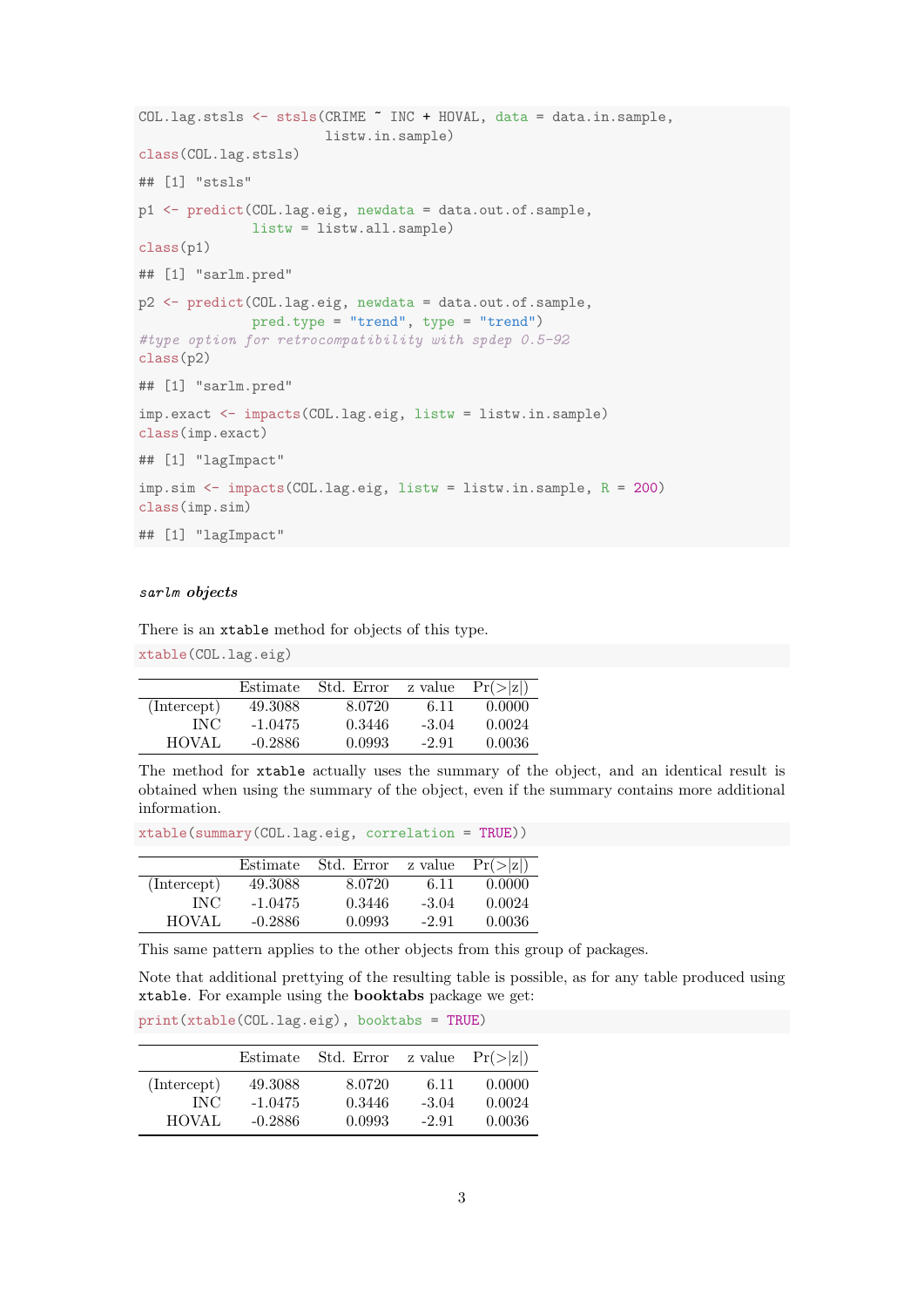#### gmsar objects

xtable(COL.errW.GM)

|              | Estimate  | Std. Error | z value | $Pr(>\vert z \vert)$ |
|--------------|-----------|------------|---------|----------------------|
| (Intercept)  | 63.5692   | 5.3326     | 11.92   | 0.0000               |
| INC.         | $-1.0568$ | 0.3701     | $-2.86$ | 0.0043               |
| <b>HOVAL</b> | $-0.3283$ | 0.1038     | $-3.16$ | 0.0016               |

#### stsls objects

xtable(COL.lag.stsls)

|              | Estimate  | Std. Error | t value | Pr(> t ) |
|--------------|-----------|------------|---------|----------|
| R.ho         | 0.3085    | 0.2161     | 1.43    | 0.1534   |
| (Intercept)  | 51.6851   | 12.5261    | 4.13    | 0.0000   |
| <b>INC</b>   | $-1.0963$ | 0.4192     | $-2.62$ | 0.0089   |
| <b>HOVAL</b> | $-0.2901$ | 0.1043     | -2.78   | 0.0054   |

#### sarlm.pred objects

xtable has a method for predictions of sarlm models.

xtable(p1)

|      | fit.  | trend | signal |
|------|-------|-------|--------|
| 1045 | 32.12 | 22.39 | 9.74   |
| 1046 | 27.62 | 19.20 | 8.42   |
| 1047 | 26.51 | 18.53 | 7.99   |
| 1048 | 17.69 | 8.15  | 9.54   |
| 1049 | 19.15 | 9.41  | 9.74   |

This method transforms the sarlm.pred objects into data frames, allowing any number of attributes vectors which may vary according to predictor types.

xtable(p2)

|      | fit   |
|------|-------|
| 1045 | 22.39 |
| 1046 | 19.20 |
| 1047 | 18.53 |
| 1048 | 8.15  |
| 1049 | 9.41  |

#### lagImpact objects

The xtable method returns the values of direct, indirect and total impacts for all the variables in the model. The class lagImpact has two different sets of attributes according to if simulations are used. But the xtable method always returns the three components of the non-simulation case.

xtable(imp.exact)

|            |         | Direct Indirect | Total   |
|------------|---------|-----------------|---------|
| <b>INC</b> | $-1.08$ | $-0.54$         | $-1.62$ |
| HOVAL      | $-0.30$ | $-0.15$         | $-0.45$ |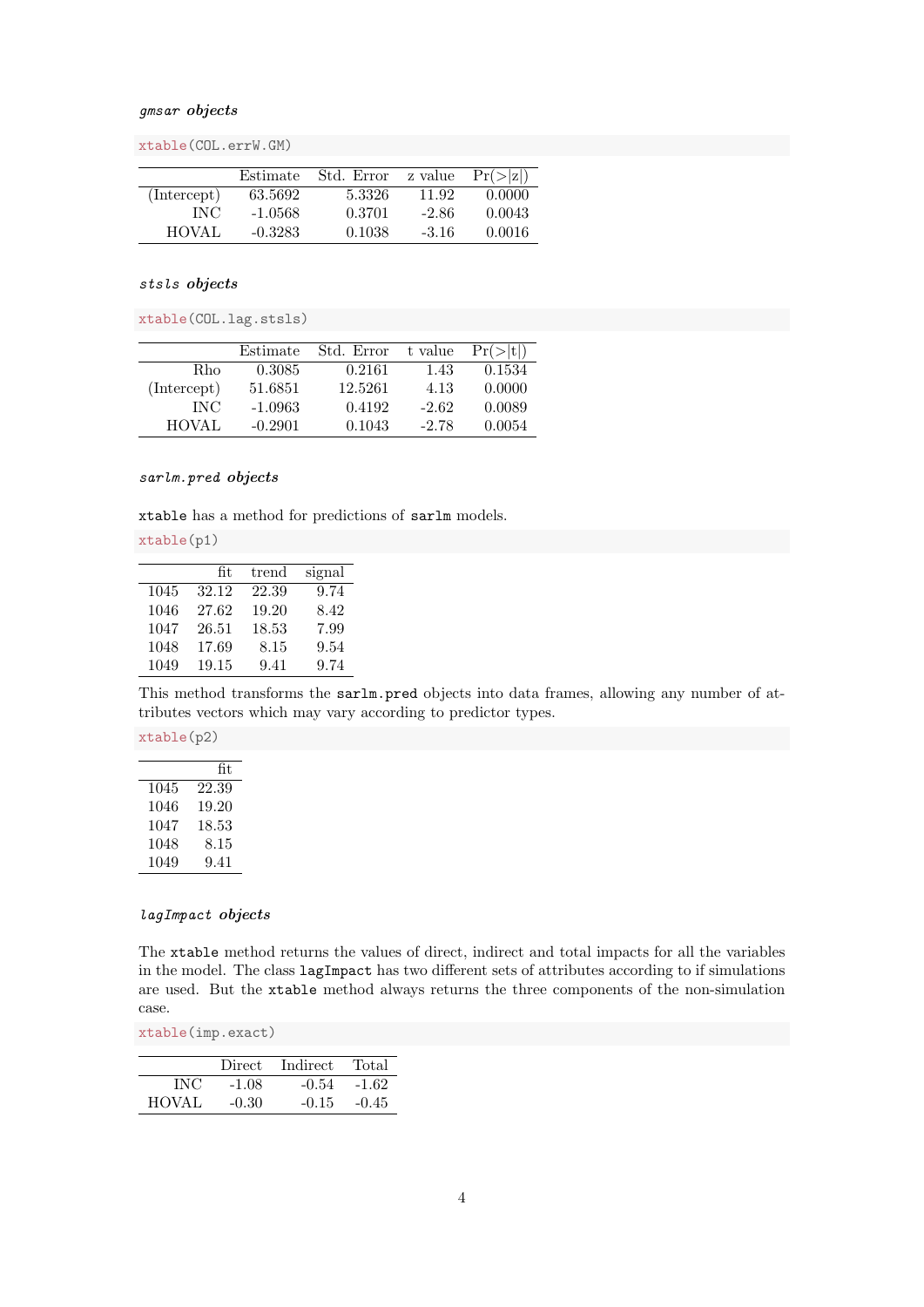xtable(imp.sim)

|              | Direct  | Indirect | Total   |
|--------------|---------|----------|---------|
| INC          | $-1.08$ | $-0.54$  | $-1.62$ |
| <b>HOVAL</b> | $-0.30$ | $-0.15$  | $-0.45$ |

#### spautolm objects

The need for an xtable method for spautolm was expressed by Guido Schulz ([schulzgu@](schulzgu@student.hu-berlin.de) [student.hu-berlin.de](schulzgu@student.hu-berlin.de)), who also provided an example of an object of this type. The required code was implemented by David Scott (<d.scott@auckland.ac.nz>).

First create an object of the required type.

```
library(spdep)
example(NY_data)
spautolmOBJECT <- spautolm(Z " PEXPOSURE + PCTAGE65P, data = nydata,
                           listw = listw_NY, family = "SAR",
                           method = "eigen", verbose = TRUE)
summary(spautolmOBJECT, Nagelkerke = TRUE)
```
class(spautolmOBJECT)

## [1] "spautolm"

```
xtable(spautolmOBJECT,
```

```
display = c("s", rep("f", 3), "e"), digits = 4)
```

|                  | Estimate  | Std. Error | z value | Pr(> z )   |
|------------------|-----------|------------|---------|------------|
| (Intercept)      | $-0.9128$ | 0.1258     | -7.2541 | 4.0457e-13 |
| <b>PEXPOSURE</b> | 0.0915    | 0.0453     | 2.0204  | 4.3346e-02 |
| PCTAGE65P        | 3.8294    | 0.6313     | 6 0655  | 1.3151e-09 |

#### <span id="page-4-0"></span>2.2 The package splm

First load the package and create some objects.

```
library(splm)
data("Produc", package = "plm")
data("usaww", package = "splm")
fm <- log(gsp) ~ log(pcap) + log(pc) + log(emp) + unemp
respatlag \leq spml(fm, data = Produc, listw = mat2listw(usaww),
                   model="random", spatial.error="none", lag=TRUE)
class(respatlag)
## [1] "splm"
GM \leftarrow spgm(log(gsp) \sim log(pcap) + log(pc) + log(emp) + unemp, data = Produc,
           listw = usaww, moments = "fullweights", spatial.error = TRUE)
class(GM)
## [1] "splm"
imp.spml <- impacts(respatlag, listw = mat2listw(usaww, style = "W"), time = 17)
class(imp.spml)
## [1] "lagImpact"
```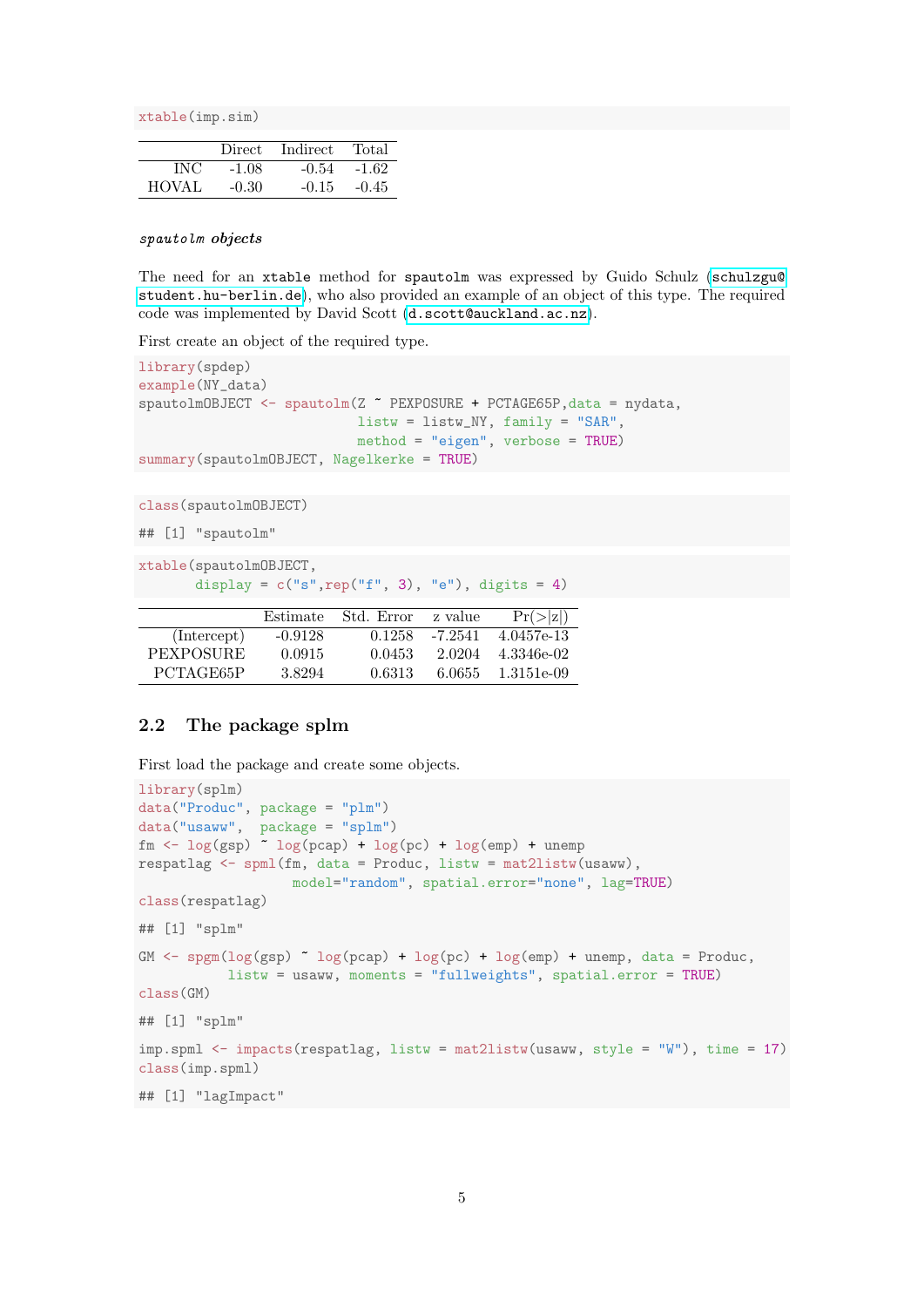#### splm objects

xtable(respatlag)

|             | Estimate  | Std. Error | t-value | Pr(> t ) |
|-------------|-----------|------------|---------|----------|
| (Intercept) | 1.6581    | 0.1507     | 11.00   | 0.0000   |
| log(pcap)   | 0.0129    | 0.0249     | 0.52    | 0.6037   |
| log(pc)     | 0.2256    | 0.0216     | 10.43   | 0.0000   |
| log(emp)    | 0.6708    | 0.0264     | 25.39   | 0.0000   |
| unemp       | $-0.0058$ | 0.0009     | $-6.50$ | 0.0000   |

xtable(GM)

|           | Estimate  | Std. Error | t-value | $Pr(>\vert t \vert)$ |
|-----------|-----------|------------|---------|----------------------|
| log(pcap) | 0.0043    | 0.0253     | 0.17    | 0.8652               |
| log(pc)   | 0.2145    | 0.0233     | 9.22    | 0.0000               |
| log(emp)  | 0.7831    | 0.0280     | 27.99   | 0.0000               |
| unemp     | $-0.0026$ | 0.0011     | $-2.43$ | 0.0152               |

The xtable method works the same on impacts of splm models.

xtable(imp.spml)

|           | Direct  | Indirect | Total   |
|-----------|---------|----------|---------|
| log(pcap) | 0.01    | 0.00     | 0.02    |
| log(pc)   | 0.23    | 0.04     | 0.27    |
| log(emp)  | 0.68    | 0.12     | 0.80    |
| unemp     | $-0.01$ | $-0.00$  | $-0.01$ |

### <span id="page-5-0"></span>2.3 The package sphet

First load the package and create some objects.

```
library(sphet)
## Warning: package 'sphet' was built under R version 3.4.4
##
## Attaching package: 'sphet'
## The following object is masked from 'package:splm':
##
## listw2dgCMatrix
data("columbus", package = "spdep")
listw <- nb2listw(col.gal.nb)
data("coldis", package = "sphet")
res.stsls <- stslshac(CRIME ~ HOVAL + INC, data = columbus, listw = listw,
                     distance = coldis, type = 'Triangular')
class(res.stsls)
## [1] "sphet" "stsls"
```
## sphet objects

xtable(res.stsls)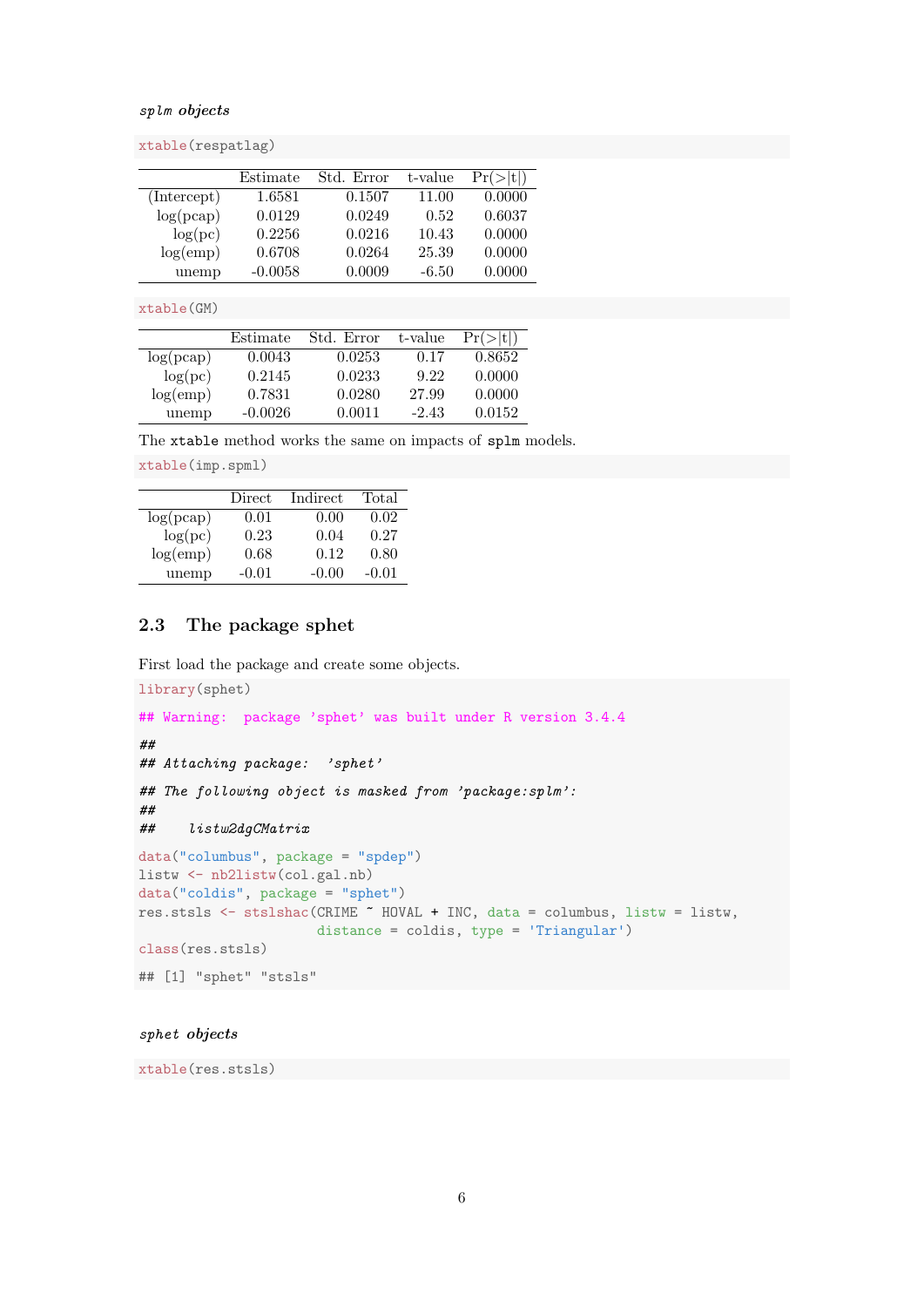|              | Estimate  | SHAC St.Er. | t-value | Pr(> t ) |
|--------------|-----------|-------------|---------|----------|
| Wv           | 0.4546    | 0.1651      | 2.75    | 0.0059   |
| (Intercept)  | 44.1164   | 8.0757      | 5.46    | 0.0000   |
| <b>HOVAL</b> | $-0.2695$ | 0.1787      | $-1.51$ | 0.1315   |
| INC.         | $-1.0077$ | 0.5119      | $-1.97$ | 0.0490   |

## <span id="page-6-0"></span>3 The zoo package

```
library(zoo)
##
## Attaching package: 'zoo'
## The following objects are masked from 'package:base':
##
## as.Date, as.Date.numeric
xDate \leftarrow as.DataFrame("2003-02-01") + c(1, 3, 7, 9, 14) - 1as.ts(xDate)
```
Time Series: Start = 1 End = 5 Frequency = 1 [1] 12084 12086 12090 12092 12097

```
x \leftarrow zoo(rnorm(5), xDate)xtable(x)
```

|       | Value |
|-------|-------|
| 12084 | 0.54  |
| 12085 |       |
| 12086 | 0.53  |
| 12087 |       |
| 12088 |       |
| 12089 |       |
| 12090 | -0.71 |
| 12091 |       |
| 12092 | 0.06  |
| 12093 |       |
| 12094 |       |
| 12095 |       |
| 12096 |       |
| 12097 | 0.91  |

```
tempTs <- ts(cumsum(1 + round(rnorm(100), 0)),
            start = c(1954, 7), frequency = 12)
tempTable <- xtable(tempTs, digits = 0)
tempTable
```

|      | Jan | Feb | Mar | Apr | May | Jun | Jul      | Aug | Sep | Oct | Nov | Dec            |
|------|-----|-----|-----|-----|-----|-----|----------|-----|-----|-----|-----|----------------|
| 1954 |     |     |     |     |     |     | $\theta$ | -1  |     |     | 3   | $\overline{4}$ |
| 1955 |     | 8   | 11  | 12  | 14  | 15  | 16       | 17  | 18  | 20  | 21  | 20             |
| 1956 | 22  | 22  | 24  | 25  | 26  | 28  | 28       | 29  | 29  | 31  | 32  | 32             |
| 1957 | 33  | 33  | 33  | 34  | 33  | 36  | 37       | 36  | 36  | 37  | 36  | 37             |
| 1958 | 38  | 40  | 43  | 45  | 47  | 48  | 50       | 51  | 54  | 55  | 57  | 58             |
| 1959 | 60  | 61  | 62  | 63  | 67  | 67  | 69       | 70  | 72  | 71  | 71  | 72             |
| 1960 | 72  | 73  | 75  | 76  | 76  | 77  | 80       | 83  | 84  | 87  | 89  | 91             |
| 1961 | 91  | 90  | 92  | 92  | 92  | 93  | 92       | 94  | 96  | 97  | 96  | 96             |
| 1962 | 96  | 98  | 100 | 101 | 102 | 103 | 105      | 107 | 110 | 110 |     |                |